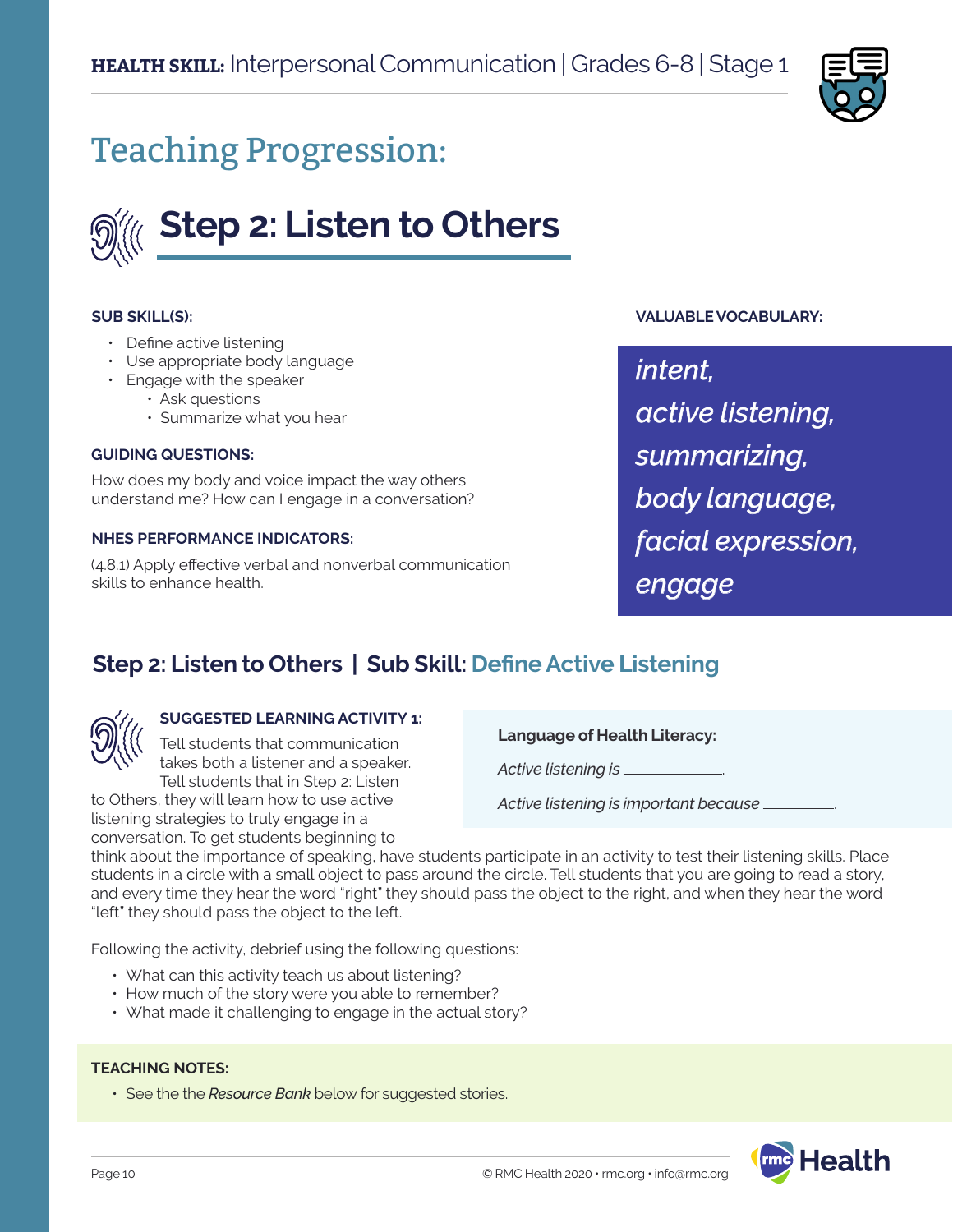

# Teaching Progression: **Step 2 | Listen to Others (Cont.)**

### **SUGGESTED LEARNING ACTIVITY 2:**

Explain to students that when we are listening, we are often also trying to do other things. This can distract us from what is being said and can lead to less effective communication between the speaker and the listener. Tell students that Step 2 is designed to help them become more effective listeners by learning active listening strategies.

Define *active listening* to students. *Active listening* is *when the listener works to engage the speaker's message in order to understand, rather than passively hearing what the speaker is saying*. Explain to students that actively listening creates more trust between the speaker and the audience and allows for more open communication from the speaker and deeper understanding from the listener. Ask students to share how they know when someone is listening to them. Chart student responses.

# **Step 2: Listen to Others | Sub Skill: Use Appropriate Body Language**



### **SUGGESTED LEARNING ACTIVITY 1:**

Tell students that when they are listening they should use specific strategies to engage more with the speaker and become more active listeners. Tell students that

the first strategy they will learn is appropriate body language.

Have students watch a clip from a TV show with the volume turned off. While students watch the TV show clip, tell students to answer the following questions:

- How do the characters feel?
- What is their relationship?
- What are they trying to tell each other?

### **Language of Health Literacy:**

*When listening to someone, I should* \_\_\_\_\_\_\_\_ to show *that I am listening to them.* 

*Proximity can show* <u>for someone I am listening to.</u>

*Using appropriate eye contact shows* \_\_\_\_\_\_\_\_ to *someone I am listening to.* 

*Nodding and having appropriate facial expressions shows when I am listening to someone.* 



### **SUGGESTED LEARNING ACTIVITY 2:**

Explain to students that body language is a powerful and important part of communication. Tell students that the listener's body language impacts how the speaker feels about what they are saying.

Give students the following checklist to consider for using appropriate body language:

- Proximity = How close you are to the speaker
- Eye Contact = Looking at the person as they speak
- Approving Gestures = Nodding and using welcoming facial expressions

Model for students how you would use these strategies with another student. Have the student either tell you a story or read a story. While the student speaks, use appropriate proximity, eye contact and gestures to engage in the conversation.

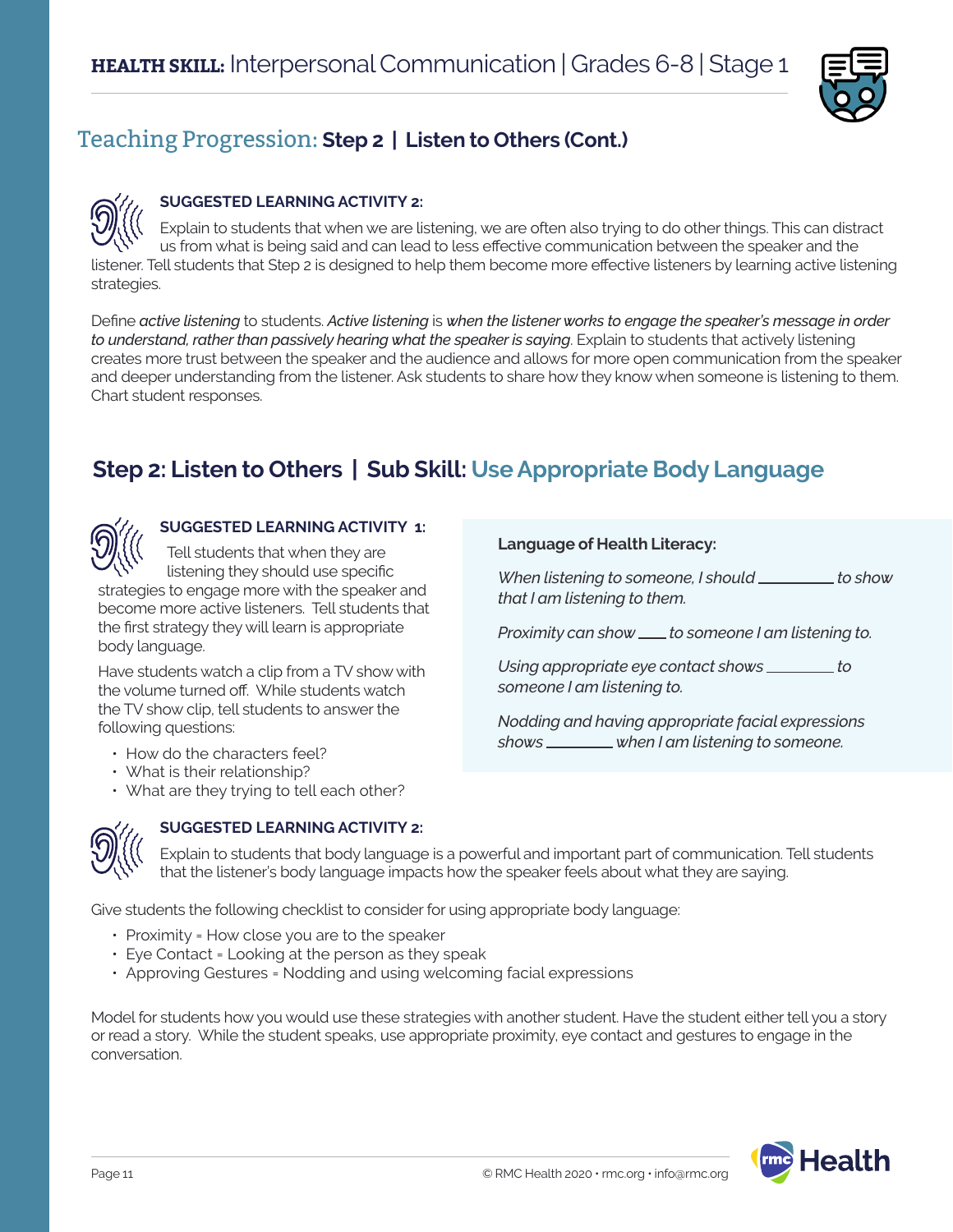

# Teaching Progression: **Step 2 | Listen to Others (Cont.)**

Next, tell students that they are going to practice using these strategies while listening to a story. Place students in pairs. Tell students that they will share with the listener a story about their own life. Have students share a story about their favorite sport, most memorable holiday, or their favorite dinner. While the speaker shares, have the partner practice proximity, eye contact, and approving gestures. When the first speaker is finished with their story, have partners switch roles.

When students complete the activity, have students reflect on these strategies in writing by answering the following questions:

- How did these strategies make you feel as a speaker?
- How did these strategies help you focus more as a listener?
- How can body language impact communication?

### **TEACHING NOTES:**

- As students practice with their partners, conference and provide feedback on the listening strategies observed.
- Model and provide the *Language of Health Literacy* to support student writing.

# **Step 2: Listen To Others | Sub Skill: Engage With The Speaker**



### **SUGGESTED LEARNING ACTIVITY 1:**

Have students think about how to engage in a conversation without taking over the conversation by watching a video demonstrating appropriate questioning and commenting strategies.

After watching the video, have students debrief by answering the following questions:

- How did the listener engage in the conversation?
- What techniques did the listener use to avoid taking over the conversation?
- How did the speaker feel when the listener engaged in the conversation using questioning and comments?

**Language of Health Literacy:**

 *is interesting. How did that make you feel?*

*You said you . That reminds me of in my own life.*

*Why did you say ?*

*So you are saying* . *Is that right?*

### **TEACHING NOTES:**

• See the *Resource Bank* below for suggested videos.